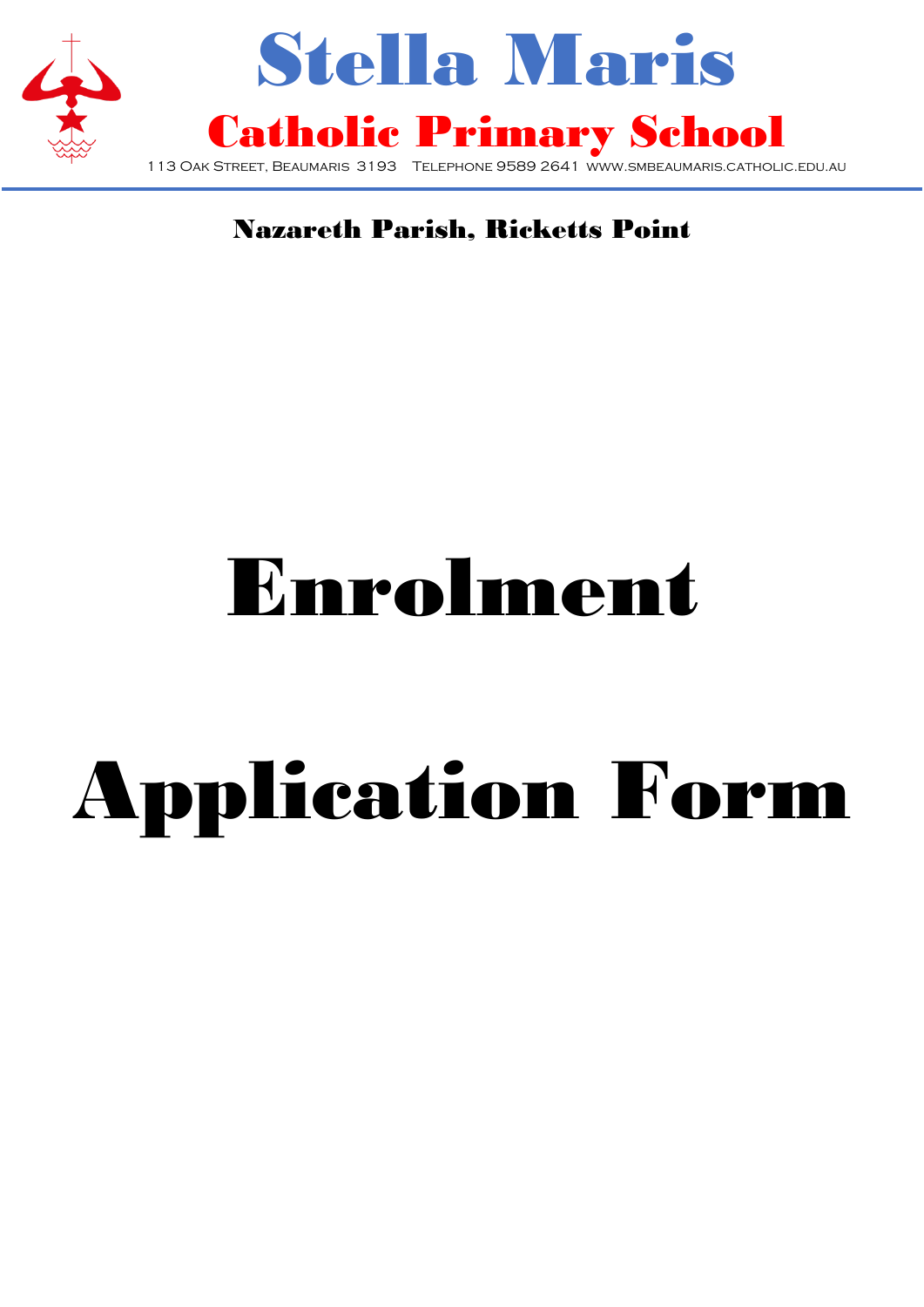PLEASE COMPLETE THIS ENROLMENT APPLICATION FORM FULLY, INDICATE YOUR PREFERENCE OF PARISH SCHOOL AND RETURN IT TO THE SCHOOL OFFICE WHERE YOU OBTAINED THE FORM WITH A COPY OF THE FOLLOWING:

**Your child's:**

- **Birth Certificate**
- **Baptismal Certificate**
- **School Entry Immunisation Certificate**
- **NEW FAMILIES ONLY:** Enrolment Fee of \$70.00 per family (Non Refundable)

ENROLMENT FEE DOES NOT APPLY TO EXISTING FAMILIES OR STUDENTS TRANSFERRING FROM ANOTHER SCHOOL DURING THE CURRENT SCHOOL YEAR.

Please indicate your preference of Parish School

Stella Maris St Joseph's

I would like to be offered a place at the sister school should my application for my school of preference not be successful.

Yes No

Why do you want your child educated at this Catholic school?

In what way will you assist with the education of your child at this Catholic school?

|                                                | How did you hear about our school? |         |                                                                                                                                                                                                                               |              |          |  |  |  |
|------------------------------------------------|------------------------------------|---------|-------------------------------------------------------------------------------------------------------------------------------------------------------------------------------------------------------------------------------|--------------|----------|--|--|--|
|                                                | Internet                           | Website | Word of Mouth                                                                                                                                                                                                                 | Kindergarten | Open Day |  |  |  |
|                                                |                                    |         | Other (please state) example a state of the state of the state of the state of the state of the state of the state of the state of the state of the state of the state of the state of the state of the state of the state of |              |          |  |  |  |
| Have you enrolled at any other schools? Yes No |                                    |         |                                                                                                                                                                                                                               |              |          |  |  |  |
|                                                | If yes name of school ________     |         |                                                                                                                                                                                                                               |              |          |  |  |  |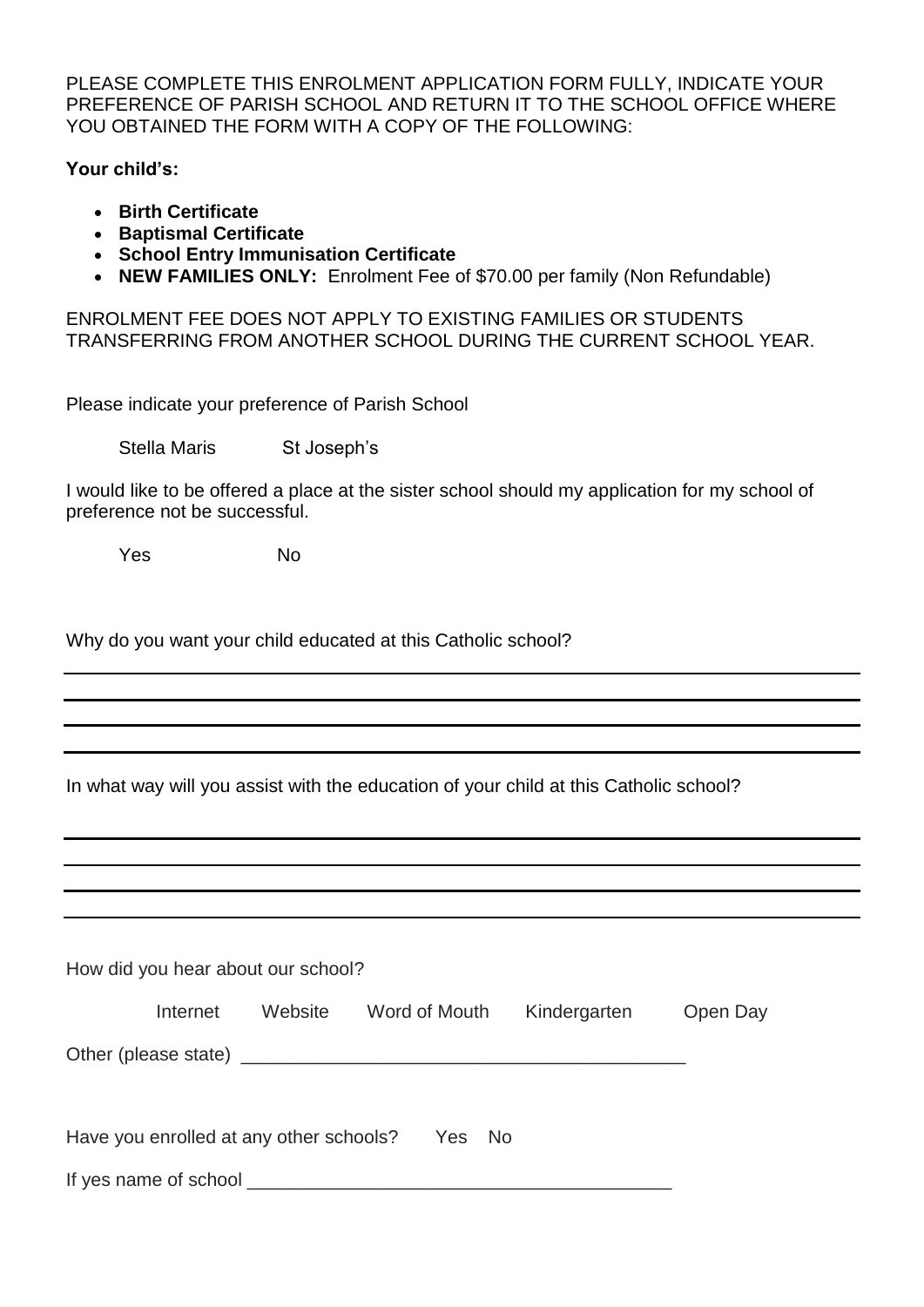## **ENROLMENT FORM**

| <b>STELLA MARIS PRIMARY SCHOOL</b>                                                                                            |                       |              |         |                 |                              |                    |
|-------------------------------------------------------------------------------------------------------------------------------|-----------------------|--------------|---------|-----------------|------------------------------|--------------------|
| 113 Oak Street                                                                                                                | <b>BEAUMARIS 3193</b> |              |         |                 |                              |                    |
| info@smbeaumaris.catholic.edu.au                                                                                              |                       |              |         |                 |                              |                    |
| Tel: 03 9589 2641   Fax: 03 9589 1628                                                                                         |                       |              |         |                 |                              |                    |
|                                                                                                                               |                       |              |         |                 |                              |                    |
| Office use only                                                                                                               | Date received:        |              |         |                 |                              |                    |
|                                                                                                                               | Enrolment date:       |              |         |                 | English second language: Yes | <b>No</b>          |
|                                                                                                                               | Start date:           |              |         |                 | House colour:                |                    |
|                                                                                                                               | Student/family code:  |              |         |                 | VSN:                         |                    |
| <b>STUDENT DETAILS</b>                                                                                                        |                       |              |         |                 |                              |                    |
| Surname:                                                                                                                      |                       |              |         |                 | Entry year (YYYY)            | Entry level/grade: |
| First name/s:                                                                                                                 |                       |              |         |                 |                              |                    |
| Preferred first name:                                                                                                         |                       |              |         |                 |                              |                    |
| Date of birth:                                                                                                                |                       |              |         | Religion:       |                              |                    |
| Male:                                                                                                                         |                       |              |         | Female:         |                              |                    |
|                                                                                                                               |                       |              |         |                 |                              |                    |
| <b>HOME ADDRESS OF STUDENT</b><br>Street number & name:                                                                       |                       |              |         |                 |                              |                    |
| Suburb:                                                                                                                       |                       |              |         | Post Code:      |                              |                    |
| Home phone:                                                                                                                   |                       |              |         |                 |                              |                    |
|                                                                                                                               |                       |              |         |                 |                              |                    |
| <b>SACRAMENTAL INFORMATION</b>                                                                                                |                       |              |         |                 |                              |                    |
| Baptism:                                                                                                                      | Date:                 |              | Parish: |                 |                              |                    |
| Communion:                                                                                                                    | Date:                 |              | Parish: |                 |                              |                    |
| Reconciliation:                                                                                                               | Date:                 |              | Parish: |                 |                              |                    |
| Confirmation:                                                                                                                 | Date:                 |              | Parish: |                 |                              |                    |
| <b>Current Parish:</b>                                                                                                        |                       |              |         |                 |                              |                    |
|                                                                                                                               |                       |              |         |                 |                              |                    |
| PREVIOUS SCHOOL/PRE-SCHOOL PERMISSION                                                                                         |                       |              |         |                 |                              |                    |
| Name of previous school/pre-school:                                                                                           |                       |              |         |                 |                              |                    |
| I/We give permission for school to contact previous school or pre-school:                                                     |                       |              |         |                 | Yes<br>No                    |                    |
| Signature:                                                                                                                    |                       |              |         | Signature:      |                              |                    |
|                                                                                                                               |                       |              |         |                 |                              |                    |
| <b>NATIONALITY</b>                                                                                                            |                       |              |         |                 |                              |                    |
|                                                                                                                               |                       |              |         |                 |                              |                    |
| <b>GOVERNMENT REQUIREMENT</b>                                                                                                 |                       | Nationality: |         |                 |                              |                    |
| Australia<br>In which country was the student born:<br>Other – please specify:                                                |                       |              |         |                 |                              |                    |
| Is the student of Aboriginal or Torres Strait Islander origin?                                                                |                       |              |         |                 |                              |                    |
| (For persons of both Aboriginal and Torres Strait Islander origin mark 'Yes' to both)                                         |                       |              |         |                 |                              |                    |
| Yes, Torres Strait Islander [<br>Yes, Aboriginal<br>No                                                                        |                       |              |         |                 |                              |                    |
|                                                                                                                               |                       |              |         |                 |                              |                    |
| Does the student or their mother/guardian or their father/guardian speak a language other than English at home? (if more than |                       |              |         |                 |                              |                    |
| one language, indicate the one that is spoken most often)                                                                     |                       |              |         |                 |                              |                    |
|                                                                                                                               | <b>Student</b>        |              |         | Mother/guardian |                              | Father/guardian    |
| English Only<br>No                                                                                                            |                       |              |         |                 |                              |                    |

Yes | Other – please specify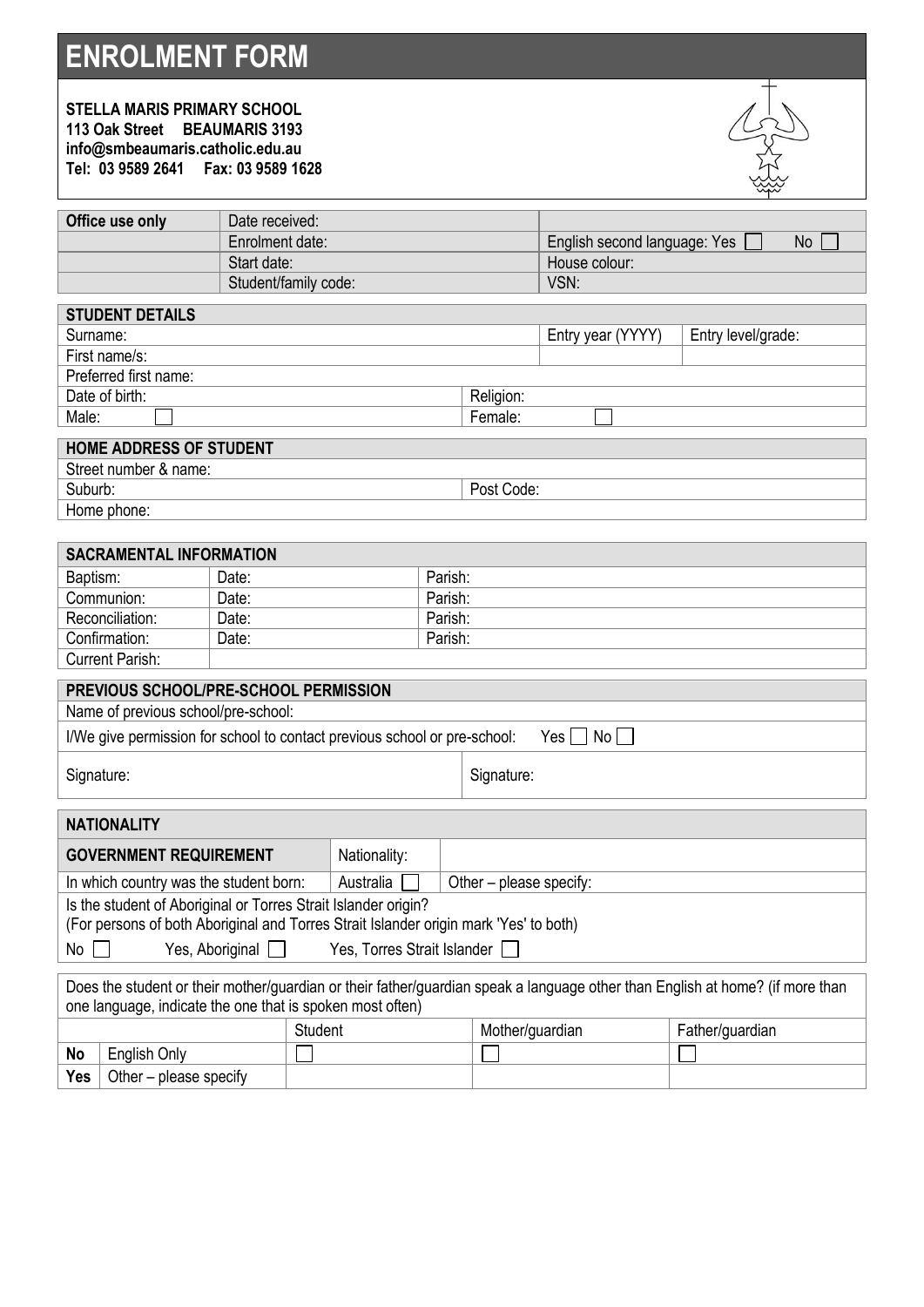**IF NOT BORN IN AUSTRALIA, CITIZENSHIP STATUS REQUIRED – Government requirement Please tick the relevant category below and record the Visa Subclass number:** (original documents to be sighted and copies to be retained by the school)

#### **Australian Citizen not born in Australia**

|                                                                                          | AUSTRIJALI GILIZEIT NOL DOLIT III AUSTRIJA                                                                                                                |                   |  |  |  |  |  |
|------------------------------------------------------------------------------------------|-----------------------------------------------------------------------------------------------------------------------------------------------------------|-------------------|--|--|--|--|--|
|                                                                                          | Australian citizen NB: (Australian Passport number/ Document of Travel or Naturalisation Certificate is required if<br>Country of Birth is not Australia) |                   |  |  |  |  |  |
|                                                                                          | Australian Passport Number: (If applicable)                                                                                                               | Passport No:      |  |  |  |  |  |
|                                                                                          | Naturalisation Certificate Number:                                                                                                                        | Certificate No:   |  |  |  |  |  |
|                                                                                          | Visa Subclass recorded on entry to Australia                                                                                                              | Visa Subclass:    |  |  |  |  |  |
|                                                                                          | Date of Arrival into Australia                                                                                                                            | Date:             |  |  |  |  |  |
|                                                                                          |                                                                                                                                                           |                   |  |  |  |  |  |
| Not currently an Australian Citizen please provide further details as appropriate below: |                                                                                                                                                           |                   |  |  |  |  |  |
|                                                                                          | Permanent resident, (if ticked, record the Visa Subclass Number)                                                                                          | Visa Subclass No: |  |  |  |  |  |
|                                                                                          | Temporary resident, (if ticked, record the Visa Subclass Number)                                                                                          | Visa Subclass No: |  |  |  |  |  |
|                                                                                          | Other/Visitor/Overseas Student, (if ticked, record the Visa Subclass Number)                                                                              | Visa Subclass No: |  |  |  |  |  |

**\*Please attach Visa/document of travel/letter of notification and passport photo page.**

#### **MEDICAL INFORMATION**

|                                                                                                                                                                                                                                                                             | Post Code: |                                                                 | Phone:        |  |  |  |
|-----------------------------------------------------------------------------------------------------------------------------------------------------------------------------------------------------------------------------------------------------------------------------|------------|-----------------------------------------------------------------|---------------|--|--|--|
|                                                                                                                                                                                                                                                                             |            | Ref No:                                                         | Expiry:       |  |  |  |
| Yes  <br>No                                                                                                                                                                                                                                                                 | Fund:      |                                                                 | Number:       |  |  |  |
| No<br>Yes I                                                                                                                                                                                                                                                                 | Number:    |                                                                 |               |  |  |  |
| Please specify any medical conditions the student suffers from eg. asthma, diabetes and/or any prescribed<br>medications taken by the student. A current Medication Action Plan is required. A spacer & medication must<br>be provided to the school in the case of asthma. |            |                                                                 |               |  |  |  |
| Please list any known allergies the student has eg. allergy to nuts, penicillin, bee stings including specific<br>details and medication requirement. A current Medication Action Plan is required.                                                                         |            |                                                                 |               |  |  |  |
|                                                                                                                                                                                                                                                                             |            | Yes l<br>No l                                                   |               |  |  |  |
| If yes, does the student have an EpiPen?                                                                                                                                                                                                                                    |            |                                                                 | Yes l<br>No l |  |  |  |
|                                                                                                                                                                                                                                                                             |            | Has the student been diagnosed as being at risk of anaphylaxis? |               |  |  |  |

| <b>IMMUNISATION</b> (please attach an immunisation history statement for your child) |                                          |  |  |  |  |
|--------------------------------------------------------------------------------------|------------------------------------------|--|--|--|--|
| All vaccines are recorded on the Australian Immunisation Register                    | Immunisation history statement attached: |  |  |  |  |
| (AIR). You are required to obtain an immunisation history                            | Yes $\Box$<br>No II                      |  |  |  |  |
| statement for your child (visit myGov) and provide it to the school                  | If no, please provide explanation:       |  |  |  |  |
| with this enrolment form.                                                            |                                          |  |  |  |  |
| If the student entered Australia on a humanitarian visa, did they                    | $Yes \Box$<br>Noll                       |  |  |  |  |
| receive a refugee health check?                                                      |                                          |  |  |  |  |

This application gives you the opportunity to provide information that will facilitate the smooth transition of your child into our school. It will assist the school to develop appropriate strategies to meet the particular needs of your child. If the information provided is incomplete or misleading, any decision made as to this enrolment may be revised.

#### **ADDITIONAL NEEDS Does your child have:**

| <b>DUES YOUI GITTA HAVE.</b> |                        |                       |  |
|------------------------------|------------------------|-----------------------|--|
| autism                       | behaviour disorders    | hearing impairment    |  |
| intellectual disability      | language disorder      | mental health issues  |  |
| ADD/ADHD                     | vision impairment      | acquired brain injury |  |
| giftedness                   | other (please specify) |                       |  |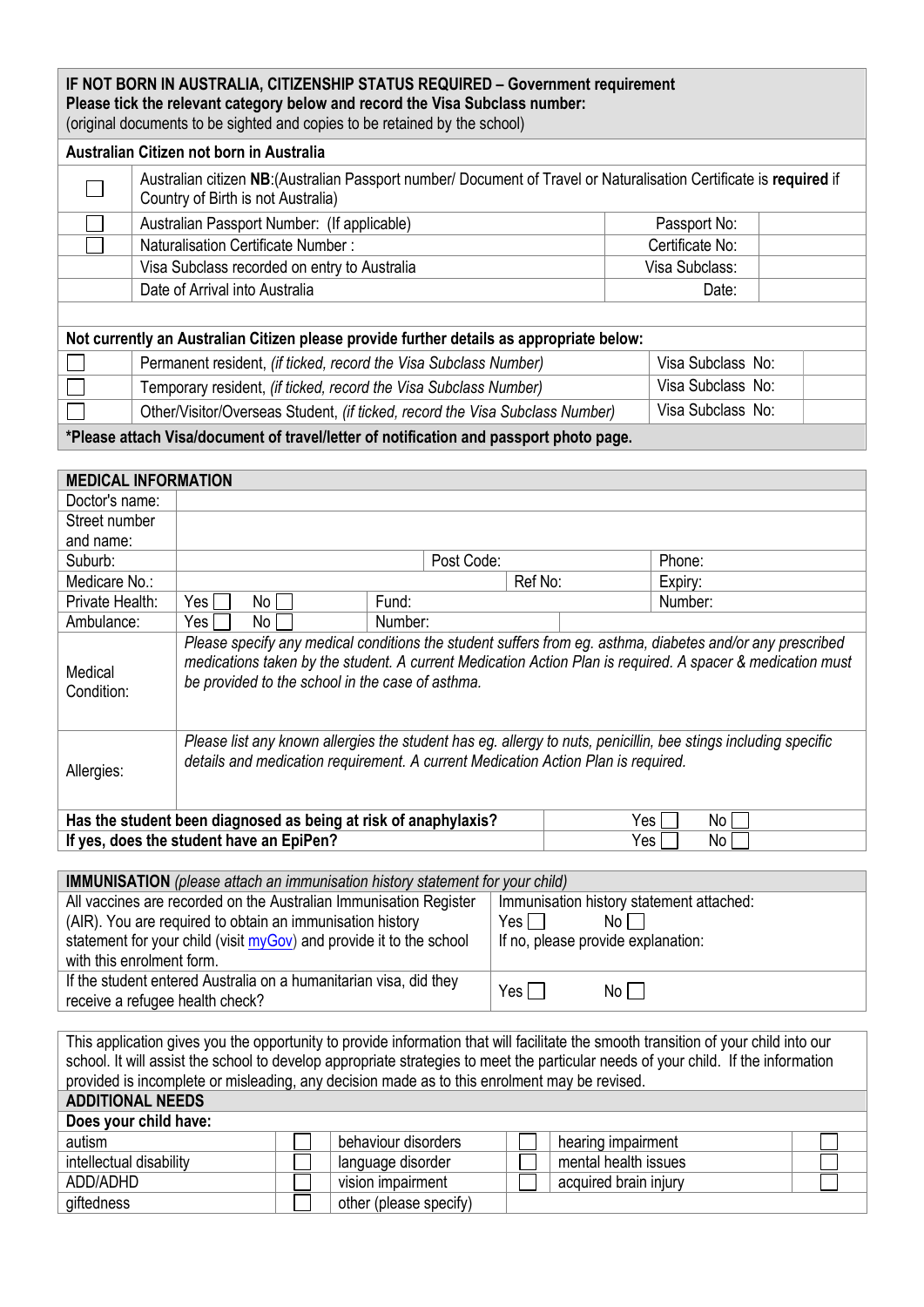| Has your child ever seen a:                                                                                                                                                                       |                           |                                      |  |                       |                                   |                                                        |                                                    |                                               |             |  |                                                        |  |  |
|---------------------------------------------------------------------------------------------------------------------------------------------------------------------------------------------------|---------------------------|--------------------------------------|--|-----------------------|-----------------------------------|--------------------------------------------------------|----------------------------------------------------|-----------------------------------------------|-------------|--|--------------------------------------------------------|--|--|
| behavioural optometrist                                                                                                                                                                           | audiologist               |                                      |  |                       |                                   |                                                        | speech pathologist                                 |                                               |             |  |                                                        |  |  |
| educational psychologist                                                                                                                                                                          | paediatrician             |                                      |  |                       |                                   |                                                        | occupational therapist                             |                                               |             |  |                                                        |  |  |
| psychologist                                                                                                                                                                                      |                           |                                      |  |                       | other specialist (please specify) |                                                        |                                                    |                                               |             |  |                                                        |  |  |
| If your child does have a special need, please assist us by providing the following information:                                                                                                  |                           |                                      |  |                       |                                   |                                                        |                                                    |                                               |             |  |                                                        |  |  |
| Yes                                                                                                                                                                                               |                           |                                      |  |                       |                                   |                                                        | No                                                 |                                               |             |  |                                                        |  |  |
| Details of additional learning needs/additional needs provided (please provide all relevant information)                                                                                          |                           |                                      |  |                       |                                   |                                                        |                                                    |                                               |             |  |                                                        |  |  |
| Medical/allied health professional reports attached (please provide all relevant information/reports)<br>For enrolments other than Prep please provide copies of your child's most recent reports |                           |                                      |  |                       |                                   |                                                        |                                                    |                                               |             |  |                                                        |  |  |
|                                                                                                                                                                                                   |                           |                                      |  |                       |                                   |                                                        |                                                    |                                               |             |  |                                                        |  |  |
| <b>MOTHER/GUARDIAN</b>                                                                                                                                                                            |                           |                                      |  |                       |                                   |                                                        |                                                    |                                               |             |  |                                                        |  |  |
| Surname:                                                                                                                                                                                          |                           |                                      |  |                       | Title:                            |                                                        |                                                    | First Name:                                   |             |  |                                                        |  |  |
| Address:                                                                                                                                                                                          |                           |                                      |  |                       |                                   |                                                        |                                                    |                                               |             |  |                                                        |  |  |
| Home Phone:                                                                                                                                                                                       |                           |                                      |  | Work Phone:           |                                   |                                                        | Mobile:                                            |                                               |             |  |                                                        |  |  |
| Email:                                                                                                                                                                                            |                           |                                      |  |                       |                                   |                                                        |                                                    |                                               |             |  |                                                        |  |  |
|                                                                                                                                                                                                   | Occupation:               |                                      |  |                       |                                   |                                                        |                                                    |                                               |             |  | What is the occupation group? (Please select from list |  |  |
| <b>Government</b>                                                                                                                                                                                 |                           |                                      |  |                       |                                   |                                                        |                                                    |                                               |             |  | of parental occupation groups in the School Family     |  |  |
| Requirement                                                                                                                                                                                       |                           |                                      |  |                       |                                   |                                                        |                                                    | Occupation Index - pg.7 & 8 in this document) |             |  |                                                        |  |  |
| Religion:                                                                                                                                                                                         |                           |                                      |  |                       |                                   | Nationality:                                           |                                                    |                                               |             |  |                                                        |  |  |
| Country of Birth:                                                                                                                                                                                 |                           | Australia                            |  |                       | Other (please specify):           |                                                        |                                                    |                                               |             |  |                                                        |  |  |
| What is the highest year of primary or secondary school the mother/guardian has completed:                                                                                                        |                           |                                      |  |                       |                                   |                                                        |                                                    |                                               |             |  |                                                        |  |  |
| (Persons who have never attended secondary school, mark 'Year 9 or below')                                                                                                                        |                           |                                      |  |                       |                                   |                                                        |                                                    |                                               |             |  |                                                        |  |  |
| Year 9 or below                                                                                                                                                                                   |                           | Year 10 or equivalent                |  |                       |                                   |                                                        |                                                    | Year 11 or equivalent $\Box$                  |             |  | Year 12 or equivalent                                  |  |  |
| What is the level of the highest qualification the mother/guardian has completed:                                                                                                                 |                           |                                      |  |                       |                                   |                                                        |                                                    |                                               |             |  |                                                        |  |  |
| No post school                                                                                                                                                                                    |                           | Certificate I to IV                  |  |                       |                                   | Advanced                                               |                                                    |                                               |             |  |                                                        |  |  |
| qualification $\square$                                                                                                                                                                           |                           | (including trade certificate) $\Box$ |  |                       |                                   | diploma/Diploma                                        |                                                    |                                               |             |  | Bachelor degree or above                               |  |  |
|                                                                                                                                                                                                   |                           |                                      |  |                       |                                   |                                                        |                                                    |                                               |             |  |                                                        |  |  |
| <b>FATHER/GUARDIAN</b>                                                                                                                                                                            |                           |                                      |  |                       |                                   |                                                        |                                                    |                                               |             |  |                                                        |  |  |
| Surname:                                                                                                                                                                                          |                           |                                      |  |                       | Title:                            |                                                        |                                                    |                                               | First Name: |  |                                                        |  |  |
| Address:                                                                                                                                                                                          |                           |                                      |  |                       |                                   |                                                        |                                                    |                                               |             |  |                                                        |  |  |
| Home Phone:                                                                                                                                                                                       |                           |                                      |  |                       | Work Phone:                       |                                                        |                                                    |                                               | Mobile:     |  |                                                        |  |  |
| Email:                                                                                                                                                                                            |                           |                                      |  |                       |                                   |                                                        |                                                    |                                               |             |  |                                                        |  |  |
| <b>Government</b>                                                                                                                                                                                 | Occupation:               |                                      |  |                       |                                   | What is the occupation group? (Please select from list |                                                    |                                               |             |  |                                                        |  |  |
| <b>Requirement</b>                                                                                                                                                                                |                           |                                      |  |                       |                                   |                                                        | of parental occupation groups in the School Family |                                               |             |  |                                                        |  |  |
| Occupation Index - pg.7 & 8 in this document)                                                                                                                                                     |                           |                                      |  |                       |                                   |                                                        |                                                    |                                               |             |  |                                                        |  |  |
|                                                                                                                                                                                                   | Nationality:<br>Religion: |                                      |  |                       |                                   |                                                        |                                                    |                                               |             |  |                                                        |  |  |
| Other (please specify):<br>Country of Birth:<br>Australia<br>What is the highest year of primary or secondary school the father/guardian has completed:                                           |                           |                                      |  |                       |                                   |                                                        |                                                    |                                               |             |  |                                                        |  |  |
| (Persons who have never attended secondary school, mark 'Year 9 or below')                                                                                                                        |                           |                                      |  |                       |                                   |                                                        |                                                    |                                               |             |  |                                                        |  |  |
| Year 9 or below                                                                                                                                                                                   |                           |                                      |  | Year 10 or equivalent |                                   |                                                        |                                                    | Year 11 or equivalent                         |             |  | Year 12 or equivalent                                  |  |  |
| What is the level of the highest qualification the father/guardian has completed:                                                                                                                 |                           |                                      |  |                       |                                   |                                                        |                                                    |                                               |             |  |                                                        |  |  |
| No post school                                                                                                                                                                                    |                           | Certificate I to IV                  |  |                       |                                   |                                                        | Advanced                                           |                                               |             |  |                                                        |  |  |
| qualification<br>(including trade certificate) $\Box$                                                                                                                                             |                           |                                      |  |                       | diploma/Diploma                   |                                                        |                                                    | Bachelor degree or above                      |             |  |                                                        |  |  |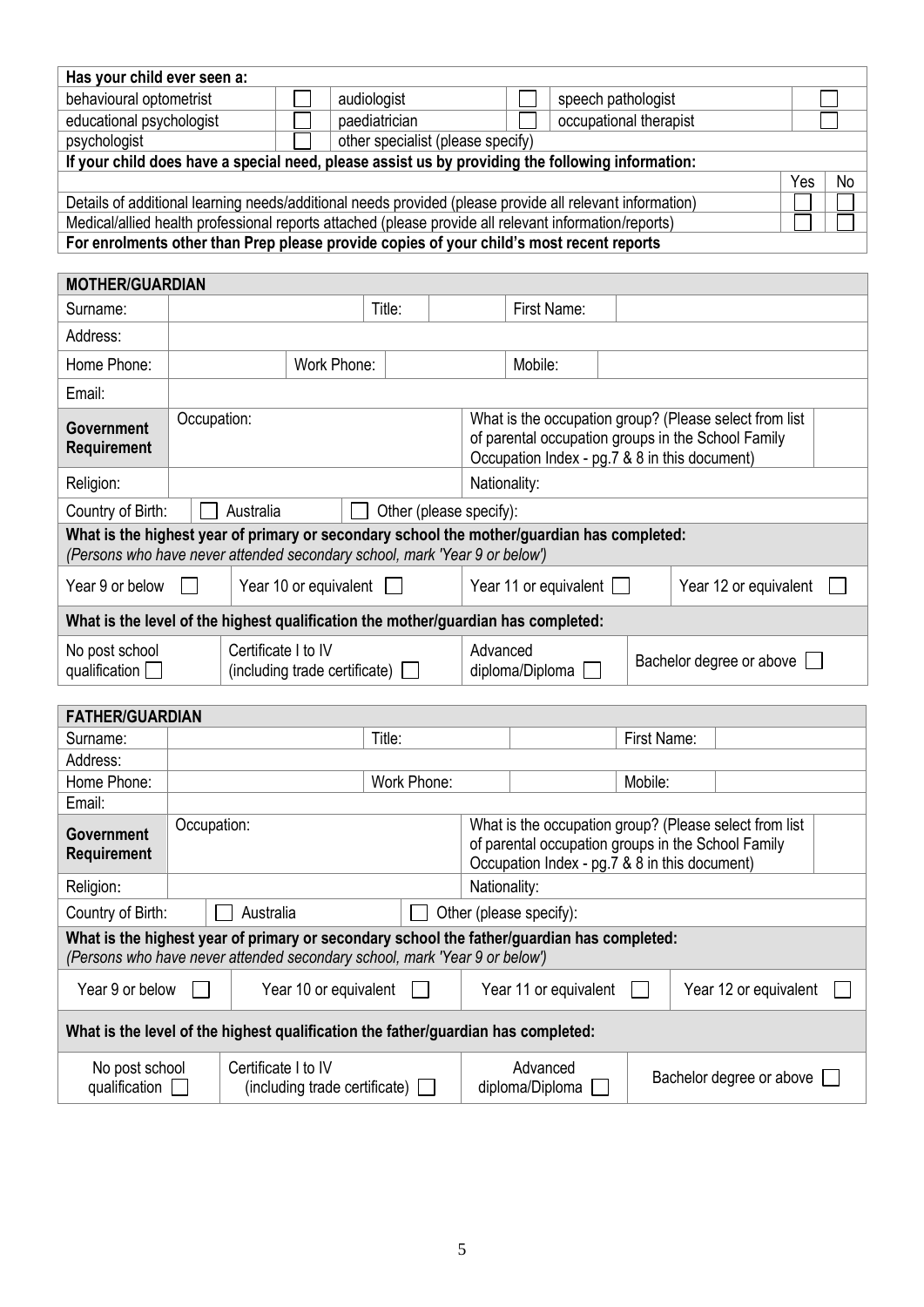|                                                                                                                                                                                          | PLEASE INDICATE THE HOME CARE ARRANGEMENTS FOR THIS STUDENT:                                                                 |                        |                                                                                                        |                                                |  |  |  |
|------------------------------------------------------------------------------------------------------------------------------------------------------------------------------------------|------------------------------------------------------------------------------------------------------------------------------|------------------------|--------------------------------------------------------------------------------------------------------|------------------------------------------------|--|--|--|
| Living with Mother & Father                                                                                                                                                              |                                                                                                                              |                        |                                                                                                        | Single parent: Mother / Father (please circle) |  |  |  |
|                                                                                                                                                                                          | Living in a step family                                                                                                      |                        | Shared parenting eg. One week with mother, next with<br>father<br>FTE with Mother:<br>FTE with Father: |                                                |  |  |  |
| Guardian                                                                                                                                                                                 |                                                                                                                              |                        | Out-Of-Home Care                                                                                       |                                                |  |  |  |
|                                                                                                                                                                                          |                                                                                                                              |                        |                                                                                                        |                                                |  |  |  |
| <b>COURT ORDERS (IF APPLICABLE)</b>                                                                                                                                                      |                                                                                                                              |                        |                                                                                                        |                                                |  |  |  |
|                                                                                                                                                                                          | Are there any current court orders relating to the student? Yes [                                                            | No I                   |                                                                                                        |                                                |  |  |  |
| must be provided.                                                                                                                                                                        | If yes, copies of these court orders e.g. AVOs, Family Court/Federal Magistrates Court orders or other relevant court orders |                        |                                                                                                        |                                                |  |  |  |
|                                                                                                                                                                                          |                                                                                                                              |                        |                                                                                                        |                                                |  |  |  |
|                                                                                                                                                                                          | <b>EMERGENCY CONTACTS - OTHER THAN PARENT</b>                                                                                |                        |                                                                                                        |                                                |  |  |  |
| 1. Name:                                                                                                                                                                                 |                                                                                                                              | 2. Name:               |                                                                                                        |                                                |  |  |  |
| Relationship to child:                                                                                                                                                                   |                                                                                                                              | Relationship to child: |                                                                                                        |                                                |  |  |  |
| Home phone:                                                                                                                                                                              |                                                                                                                              | Home phone:            |                                                                                                        |                                                |  |  |  |
| Mobile:                                                                                                                                                                                  |                                                                                                                              | Mobile:                |                                                                                                        |                                                |  |  |  |
| <b>FAMILY DETAILS</b>                                                                                                                                                                    |                                                                                                                              |                        |                                                                                                        |                                                |  |  |  |
| SIBLINGS ATTENDING A SCHOOL/PRE-SCHOOL                                                                                                                                                   |                                                                                                                              |                        |                                                                                                        |                                                |  |  |  |
|                                                                                                                                                                                          | List all children in your family attending school or preschool (oldest to youngest) – include applicant                      |                        |                                                                                                        |                                                |  |  |  |
| <b>Name</b>                                                                                                                                                                              | School/Pre-school                                                                                                            |                        | Year/Grade                                                                                             | Date of Birth                                  |  |  |  |
|                                                                                                                                                                                          |                                                                                                                              |                        |                                                                                                        |                                                |  |  |  |
|                                                                                                                                                                                          |                                                                                                                              |                        |                                                                                                        |                                                |  |  |  |
|                                                                                                                                                                                          |                                                                                                                              |                        |                                                                                                        |                                                |  |  |  |
|                                                                                                                                                                                          |                                                                                                                              |                        |                                                                                                        |                                                |  |  |  |
|                                                                                                                                                                                          |                                                                                                                              |                        |                                                                                                        |                                                |  |  |  |
|                                                                                                                                                                                          |                                                                                                                              |                        |                                                                                                        |                                                |  |  |  |
| <b>PAYMENT OF FEES</b>                                                                                                                                                                   |                                                                                                                              |                        |                                                                                                        |                                                |  |  |  |
|                                                                                                                                                                                          | Who will be responsible for the payment of the school fees and levies? Please tick a box                                     |                        |                                                                                                        |                                                |  |  |  |
| <b>Both Parents</b><br>Mother Only<br><b>Father Only</b><br>Guardian<br>Other:                                                                                                           |                                                                                                                              |                        |                                                                                                        |                                                |  |  |  |
|                                                                                                                                                                                          |                                                                                                                              |                        |                                                                                                        |                                                |  |  |  |
| PERMISSION FOR HEAD LICE INSPECTION                                                                                                                                                      |                                                                                                                              |                        |                                                                                                        |                                                |  |  |  |
| I give permission for my child's hair to be checked for head lice in the event of an outbreak or when required.                                                                          |                                                                                                                              |                        |                                                                                                        |                                                |  |  |  |
| I understand that this permission is valid for the period of my child's primary school years at the school and will only<br>$\sim$<br>need to be renewed if the school's policy changes. |                                                                                                                              |                        |                                                                                                        |                                                |  |  |  |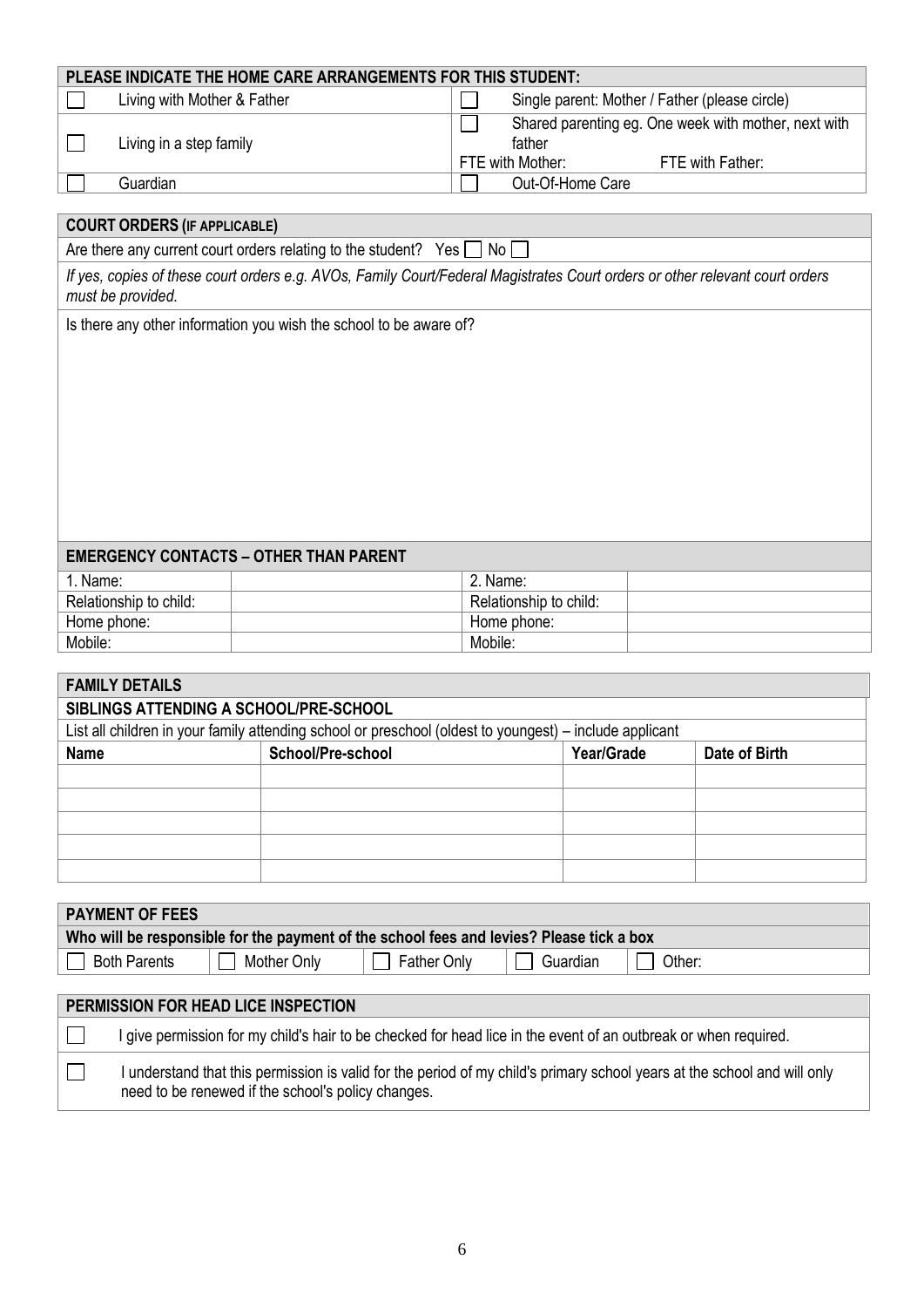#### **SCHOOL FAMILY OCCUPATION INDEX PARENT OCCUPATION GROUPS**

Please select the appropriate group from the following list.

**GROUP N: Unemployed for more than 12 months** If you are not currently in paid work but **have had a job in the last 12 months**, or have retired in the last 12 months, please **use your last occupation** to select from the list. If you have not been in paid work for the last 12 months, enter **'N'** into the 'occupation code' field on the enrolment form.

## **OCCUPATION GROUP A**

**SENIOR MANAGEMENT IN LARGE BUSINESS ORGANISATIONS, GOVERNMENTADMINISTRATION AND DEFENCE AND QUALIFIED PROFESSIONALS Senior management in large business organisations Senior Executive / Manager /Department Head** in industry, commerce, media or other large organisation

- o **Business** [e.g. chief executive, managing director, company secretary, finance director, chief accountant, personnel/industrial relations manager, research and development manager]
- o **Media** [e.g. newspaper editor, film/television/radio/stage producer/director/manager]

#### **Government administration**

o **Public Service Manager** (Section head or above) [e.g. regional director, hospital/health services/nurse administrator, school principal, faculty head/dean, library/museum/gallery director, research /facility manager, police/fire services administrator]

#### o **Defence Forces Commissioned officer**

**Qualified Professionals –** generally have a degree or higher qualifications and experience in applying this knowledge to:

-design, develop or operate complex systems, identify, treat and advise on problems, teach others

*Health, Education, Law, Social Welfare, Engineering, Science, Computing* professional, Business, Air/sea transport

- o **Health** [e.g. GP or specialist, registered nurse, dentist, pharmacist, optometrist, physiotherapist, chiropractor, veterinarian, psychologist, therapy professional, radiographer, podiatrist, dietician]
- o **Education** [e.g. school teacher, university lecturer, VET/special education/ESL/private teacher, education officer]
- o **Law** [e.g. judge, magistrate, barrister, coroner, solicitor, lawyer]
- o **Social Welfare** [e.g. social/welfare/community worker, counsellor, minister of religion, economist, urban/regional planner, sociologist, librarian, records manager, archivist, interpreter/translator]
- o **Engineering** [e.g. architect, surveyor, chemical/ civil/electrical/mechanical/mining/other engineer]
- o **Science** [e.g. scientist, geologist, meteorologist, metallurgistl
- o **Computing** [e.g. IT services manager, computer systems designer/administrator, software engineer, systems/applications programmer]
- o **Business** [e.g. management consultant, business analyst, accountant, auditor, policy analyst, actuary, valuer]
- o **Air/sea transport** [e.g. aircraft pilot, flight officer, flying instructor, air traffic controller, ship's captain/officer/pilot]

#### **OCCUPATION GROUP B OTHER BUSINESS OWNERS/MANAGERS,**

**ARTS/MEDIA/SPORTSPERSONS AND ASSOCIATE PROFESSIONALS** 

#### **Business Owner / Manager**

- o **Farm/business owner/manager** [e.g. crop and/or livestock farmer/farm manager, stock and station agent. building/construction, manufacturing, mining, wholesale, import/export, transport business manager, real estate business]
- o **Specialist manager** [e.g. works manager, engineering manager, sales/marketing manager, purchasing manager, supply/shipping manager, customer service manager, property manager, personnel, industrial relations]
- o **Financial services manager** [e.g. bank branch manager, finance/investment/insurance broker, credit/loans officer]
- o **Retail sales/services manager** [e.g. shop, post office, restaurant, real estate agency, travel agency, betting agency, petrol station, hotel/motel/caravan park, sports centre, theatre/cinema, gallery, car rental, car fleet, railway station]

#### **Arts / media / sportspersons**

- o **Artist/Writer** [e.g. editor, journalist, author, media presenter, photographer, designer, illustrator, musician, actor, dancer, painter, potter, sculptor]
- o **Sports** [e.g. sportsman/woman, coach, trainer, sports official]

**Associate professionals –** generally have diploma /technical qualifications and provide support to managers and professionals

*Health, Education, Law, Social Welfare, Engineering, Science, Computing technician / Business/administration*

- o **Medical, science, building, engineering, computer** technician/associate professional
- o **Health/social welfare** [e.g. enrolled nurse, community health worker, paramedic/ambulance officer, massage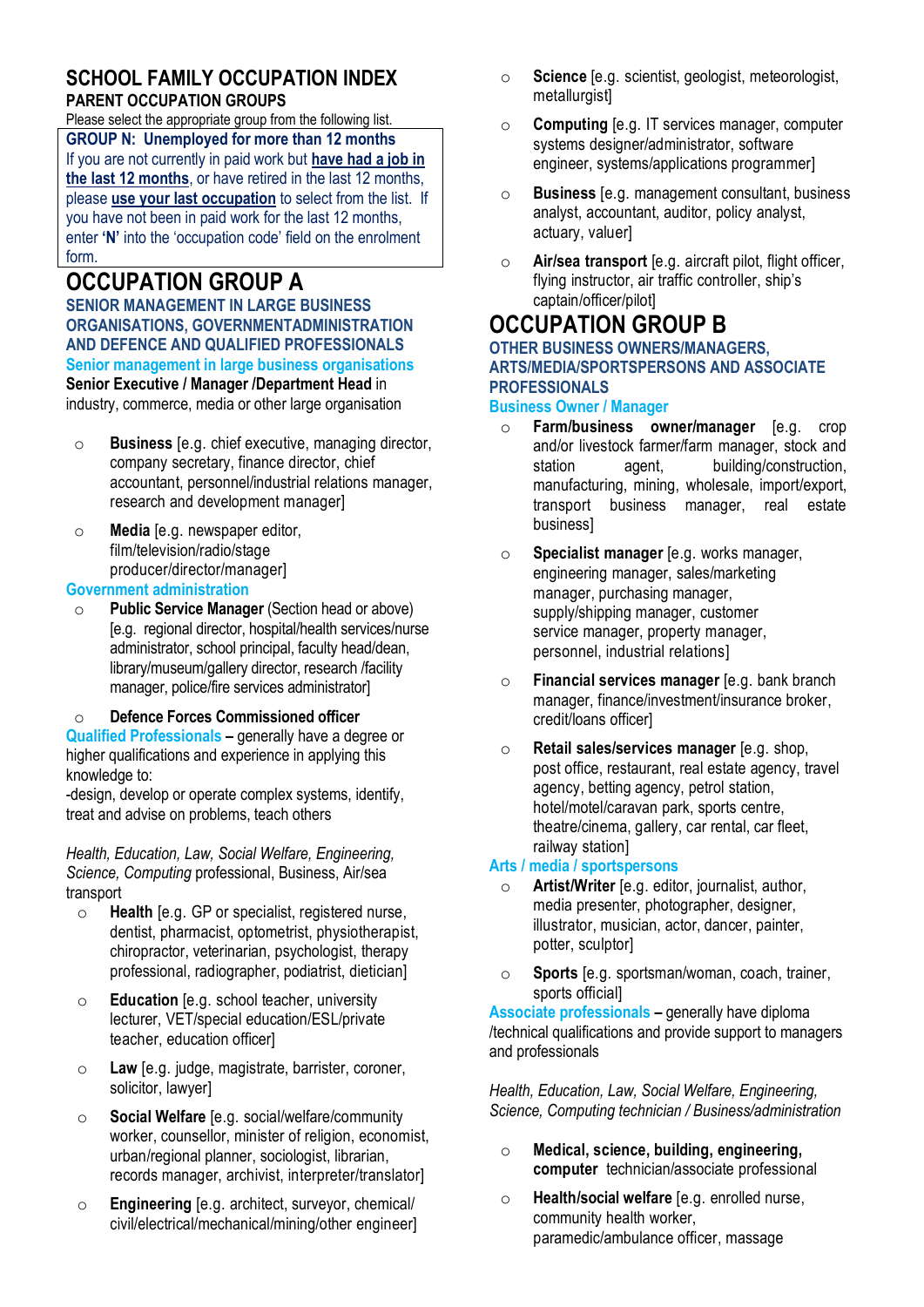therapist, welfare/parole officer, youth worker, dental hygienist/technicianl

- o **Law** [e.g. police officer, government inspector, examiner or assessor, occupational/environmental health officer, security advisor, private, law clerk, court officer, bailiff]
- o **Business/administration** [e.g. recruitment/employment/industrial relations/training officer, marketing/ advertising specialist, market research analyst, technical sales representative, retail buyer, office/business manager, project manager/administrator, other managing supervisors]
- o **Defence Forces** [e.g. senior non-commissioned officer]
- o **Other** [e.g. library technician, museum/gallery technician, research assistant, proof reader]

## **OCCUPATION GROUP C**

#### **TRADESMEN/WOMEN, CLERKS AND SKILLED OFFICE, SALES AND SERVICE STAFF**

**Tradesmen/women** generally have completed a 4 year Trade Certificate, usually by apprenticeship. All tradesmen/women are included in this group. **Tradesmen/women**

o **Trades** [e.g. Electrician, plumber, welder, cabinet maker, carpenter, joiner, plasterer, tiler, stonemason, painter decorator, butcher, pastry cook, panel beater, fitter, toolmaker, aircraft engineer]

#### **Clerks, Skilled office, sales and service staff**

- o **Clerk** [e.g. bookkeeper, bank clerk, PO clerk, statistical/actuarial clerk, accounts/claims/audit/ payroll clerk, personnel records clerk, registry/filing clerk, betting clerk, production recording clerk, stores/inventory clerk, purchasing/order clerk, freight/transport/shipping clerk/despatcher, bond clerk, customs agent/clerk, customer inquiry/complaints/service clerk, hospital admissions clerk]
- o **Office** [e.g. secretary, personal assistant, desktop publishing operator, switchboard operator]
- o **Sales** [e.g. company sales representative (goods and services), auctioneer, insurance agent/assessor/loss adjuster, market researcher]
- o **Carer** [e.g. aged/disabled/refuge care worker, child care assistant, nanny]
- o **Service** [e.g. meter reader, parking inspector, postal delivery worker, travel agent, tour guide, flight attendant, fitness instructor, casino dealer/gaming table supervisor]

## **OCCUPATION GROUP D**

#### **MACHINE OPERATORS, HOSPITALITY STAFF, OFFICE ASSISTANTS, LABOURERS AND RELATED WORKERS Drivers, mobile plant, production/processing machinery and other machinery operators**

- o **Driver or mobile plant operator** [e.g. car, taxi, truck, bus, tram or train driver, courier/ deliverer, forklift driver, street sweeper driver, garbage collector, bulldozer/loader/grader/excavator operator, farm/horticulture/forestry machinery operator]
- o **Production/processing machine operator** [e.g. engineering, chemical, petroleum, gas, water, sewerage, cement, plastics, rubber, textile, footwear, wood/paper, glass, clay, stone, concrete, production/processing machine operator]
- o **Machinery operator** [e.g. photographic developer/printer, industrial spray painter, boiler/air- conditioning/ refrigeration plant, railway signals/points, crane/hoist/lift, bulk materials handling machinery]

#### **Hospitality, office staff**

- o **Sales staff** [e.g. sales assistant, motor vehicle/caravan/parts salesperson, checkout operator, cashier, bus/train conductor, ticket seller, service station attendant, car rental desk staff, street vendor, telemarketer, sales demonstrator, shelf stacker]
- o **Office staff** [e.g. typist, word processing/data entry/business machine operator, receptionist]
- o **Hospitality staff** [e.g. hotel service supervisor, receptionist, waiter, bar attendant, kitchenhand, fast food cook, usher, porter, housekeeper]
- o **Assistant/aide** [e.g. trades' assistant, school/teacher's aide, dental assistant, veterinary nurse, nursing assistant, museum/gallery attendant, home helper, salon assistant, animal attendant]

#### **Labourers and related workers**

- o **Defence Forces** [other ranks (below senior NCO) without trade qualification not included above]
- o **Agriculture, horticulture, forestry, fishing, mining worker** [e.g. farm overseer, shearer, wool/hide classer, farm hand, horse trainer, nurseryman, greenkeeper, gardener, tree surgeon, forestry/logging worker, miner, seafarer/fishing hand]
- o **Other worker** [e.g. labourer, factory hand, storeman, guard, cleaner, caretaker, laundry worker, trolley collector, car park attendant, crossing supervisor]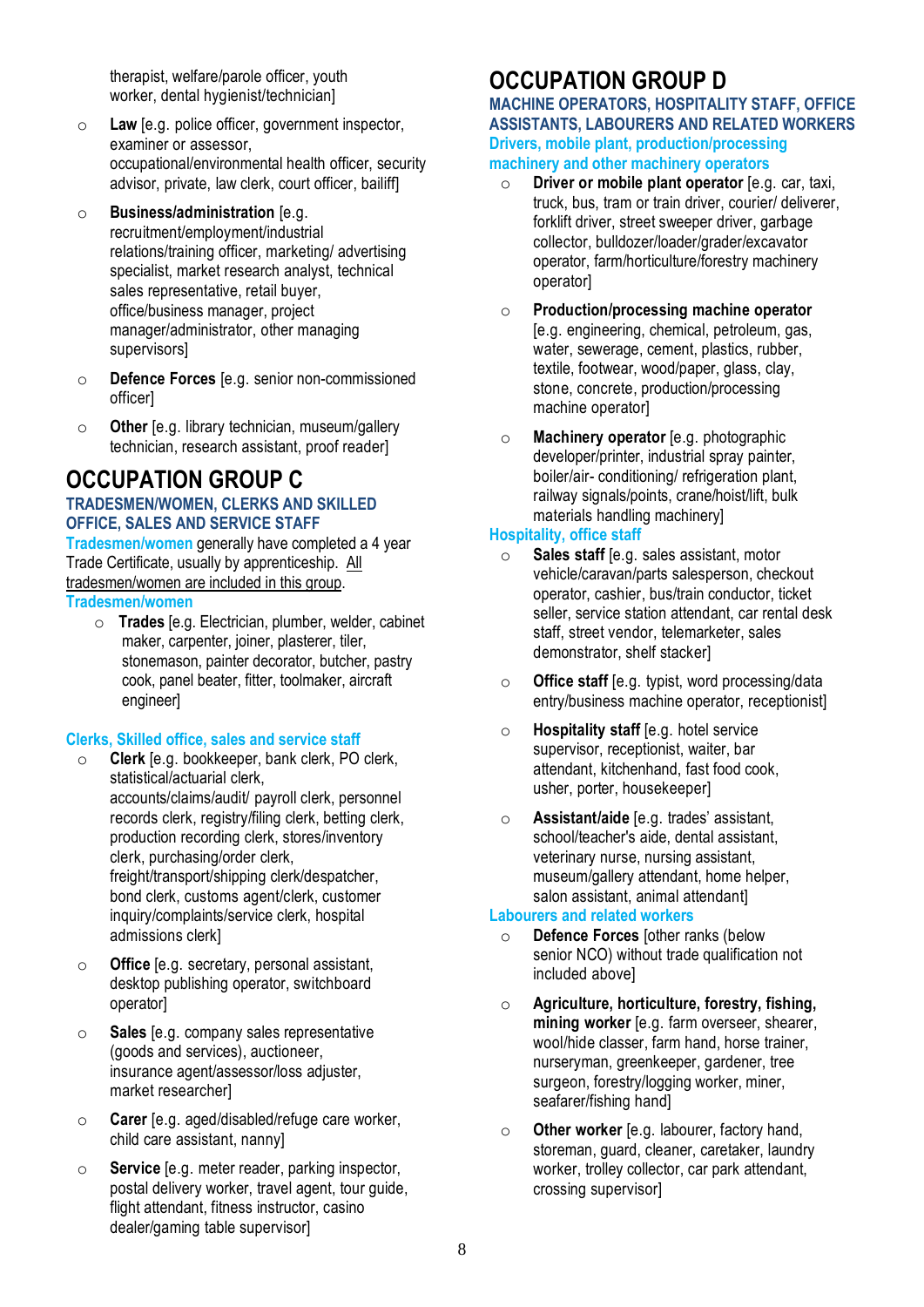

This Privacy Policy sets out how Stella Maris School manages personal information provided to or collected by it. The School is bound by the Australian Privacy Principles contained in the Commonwealth Privacy Act, Privacy Amendment (Enhancing Privacy Legislation) Act 2012 (Cth). In relation to health records, the School is also bound by the Health Records Act 2001 (Vic) Stella Maris may, from time to time, review and update this Privacy Policy to take account of new laws and technology, changes to the School's operations and practices and to make sure it remains appropriate to the changing school environment.

#### **What kind of personal information does a school collect and how does a school collect it?**

The type of information schools collect and hold includes (but is not limited to) personal information, including sensitive information, about:

- pupils and parents and/or guardians ('**Parents**') before, during and after the course of a pupil's enrolment at the school;
- job applicants, staff members, volunteers and contractors; and
- other people who come into contact with the school.

**Personal Information you provide:** A school will generally collect personal information held about an individual by way of forms filled out by Parents or pupils, face-to-face meetings and interviews, and telephone calls. On occasions people other than Parents and pupils provide personal information.

**Personal Information provided by other people:** In some circumstances a school may be provided with personal information about an individual from a third party, for example a report provided by a medical professional or a reference from another school.

**Exception in relation to employee records**: Under the Privacy Act and**, Health Records Act 2002 (Vic)**, the Australian Privacy Principles [and Health Privacy Principles] do not apply to an employee record. As a result, this Privacy Policy does not apply to the School's treatment of an employee record, where the treatment is directly related to a current or former employment relationship between the School and employee.

#### **How will a school use the personal information you provide?**

A school will use personal information it collects from you for the primary purpose of collection, and for such other secondary purposes that are related to the primary purpose of collection and reasonably expected, or to which you have consented.

**Pupils and Parents:** In relation to personal information of pupils and Parents, a school's primary purpose of collection is to enable the school to provide schooling for the pupil. This includes satisfying both the needs of Parents and the needs of the pupil throughout the whole period the pupil is enrolled at the school. The purposes for which a school uses personal information of pupils and Parents include:

- to keep Parents informed about matters related to their child's schooling, through correspondence, newsletters and magazines;
- day-to-day administration;
- looking after pupils' educational, social, spiritual and medical wellbeing;
- seeking donations and marketing for the school;
- to satisfy the school's legal obligations and allow the school to discharge its duty of care.
- $\bullet$  In some cases where a school requests personal information about a pupil or Parent, if the information requested is not obtained. the school may not be able to enrol or continue the enrolment of the pupil.

**Job applicants, staff members and contractors:** In relation to personal information of job applicants, staff members and contractors, a school's primary purpose of collection is to assess and (if successful) to engage the applicant, staff member or contractor, as the case may be. The purposes for which a school uses personal information of job applicants, staff members and contractors include:

- $\bullet$  in administering the individual's employment or contract, as the case may be;
- ◆ or insurance purposes:
- ◆ seeking funds and marketing for the school;
- to satisfy the School's legal obligations, for example, in relation to child protection legislation.

**Volunteers:** A school also obtains personal information about volunteers who assist the school in its functions or conduct associated activities, such as [alumni associations], to enable the school and the volunteers to work together.

**Marketing and fundraising:** Schools treat marketing and seeking donations for the future growth and development of the school as an important part of ensuring that the school continues to be a quality learning environment in which both pupils and staff thrive. Personal information held by a school may be disclosed to an organisation that assists in the school's fundraising, for example, the school's Foundation or alumni organisation.

Parents, staff, contractors and other members of the wider school community may from time to time receive fundraising information. School publications, like newsletters and magazines, which include personal information, may be used for marketing purposes.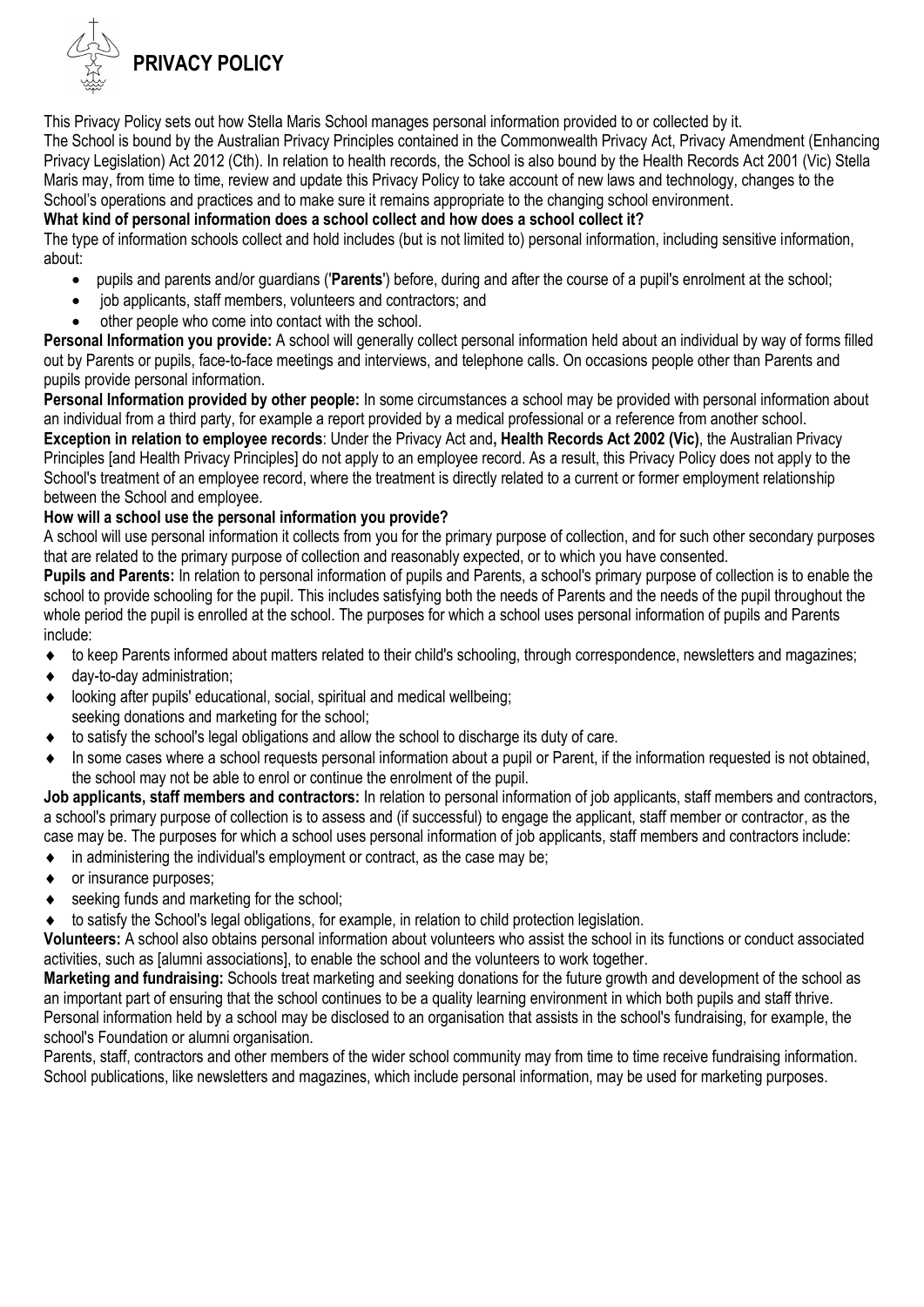#### **Who might a school disclose personal information to?**

A school may disclose personal information, including sensitive information, held about an individual to:

- ◆ another school;
- ◆ government departments;
- ◆ your local parish;
- $\leftarrow$  medical practitioners;
- people providing services to the school, including specialist visiting teachers and sports coaches;
- ◆ recipients of school publications, like newsletters and magazines:
- ◆ Parents:
- anyone you authorise the school to disclose information to and
- anyone to whom we are required to disclose the information to by law.
- **Sending information overseas:** A school will not send personal information about an individual outside Australia without:
- $\bullet$  obtaining the consent of the individual (in some cases this consent will be implied); or
- otherwise complying with the Australian Privacy Principles.

#### **How does a school treat sensitive information?**

In referring to 'sensitive information', a school means: information relating to a person's racial or ethnic origin, political opinions, religion, trade union or other professional or trade association membership, sexual preferences or criminal record, that is also personal information; and health information about an individual.

Sensitive information will be used and disclosed only for the purpose for which it was provided or a directly related secondary purpose, unless you agree otherwise, or the use or disclosure of the sensitive information is allowed by law.

#### **Management and security of personal information**

The schools' staff are required to respect the confidentiality of pupils' and parents' personal information and the privacy of individuals. Each school has in place steps to protect the personal information the school holds from misuse, interference and loss, unauthorised access, modification or disclosure by use of various methods including locked storage of paper records and pass worded access rights to computerised records.

#### **Updating personal information**

Each school endeavours to ensure that the personal information it holds is accurate, complete and up-to-date. A person may seek to update their personal information held by a school by contacting the Secretary of the school at any time. The National Privacy Principles require a school not to store personal information longer than necessary.

#### **You have the right to check what personal information a school holds about you**

Under the Commonwealth Privacy Act and Health Records Act 2001 (Vic) an individual may seek access to personal information which the school holds about them. There are some exceptions to this set out in the Act.

Pupils will generally have access to their personal information through their parents, but older pupils may seek access themselves. To make a request to access any information the school holds about you or your child, please contact the school's Principal in writing. The school may require you to verify your identity and specify what information you require. The school will advise the likely cost in advance.

#### **Consent and rights of access to the personal information of pupils**

The school respects every Parent's right to make decisions concerning their child's education. Generally, a school will refer any requests for consent and notices in relation to the personal information of a pupil to the pupil's Parents. A school will treat consent given by Parents as consent given on behalf of the pupil, and notice to Parents will act as notice given to the pupil.

Parents may seek access to personal information held by a school about them or their child by contacting the school's Principal. However, there will be occasions when access is denied. Such occasions would include where release of the information would have an unreasonable impact on the privacy of others, or where the release may result in a breach of the school's duty of care to the pupil. A school may, at its discretion, on the request of a pupil grant that pupil access to information held by the school about them, or allow a pupil to give or withhold consent to the use of their personal information, independently of their Parents. This would normally be done only when the maturity of the pupil and/or the pupil's personal circumstances so warranted.

#### **Enquiries**

If you would like further information about the way the school manages the personal information it holds or wish to complain that you believe that the School has breached the Australian Privacy Principles please contact the Principal. The School will investigate any complaint and will notify you of the making of a decision in relation to your complaint as soon as is practicable after it has been made.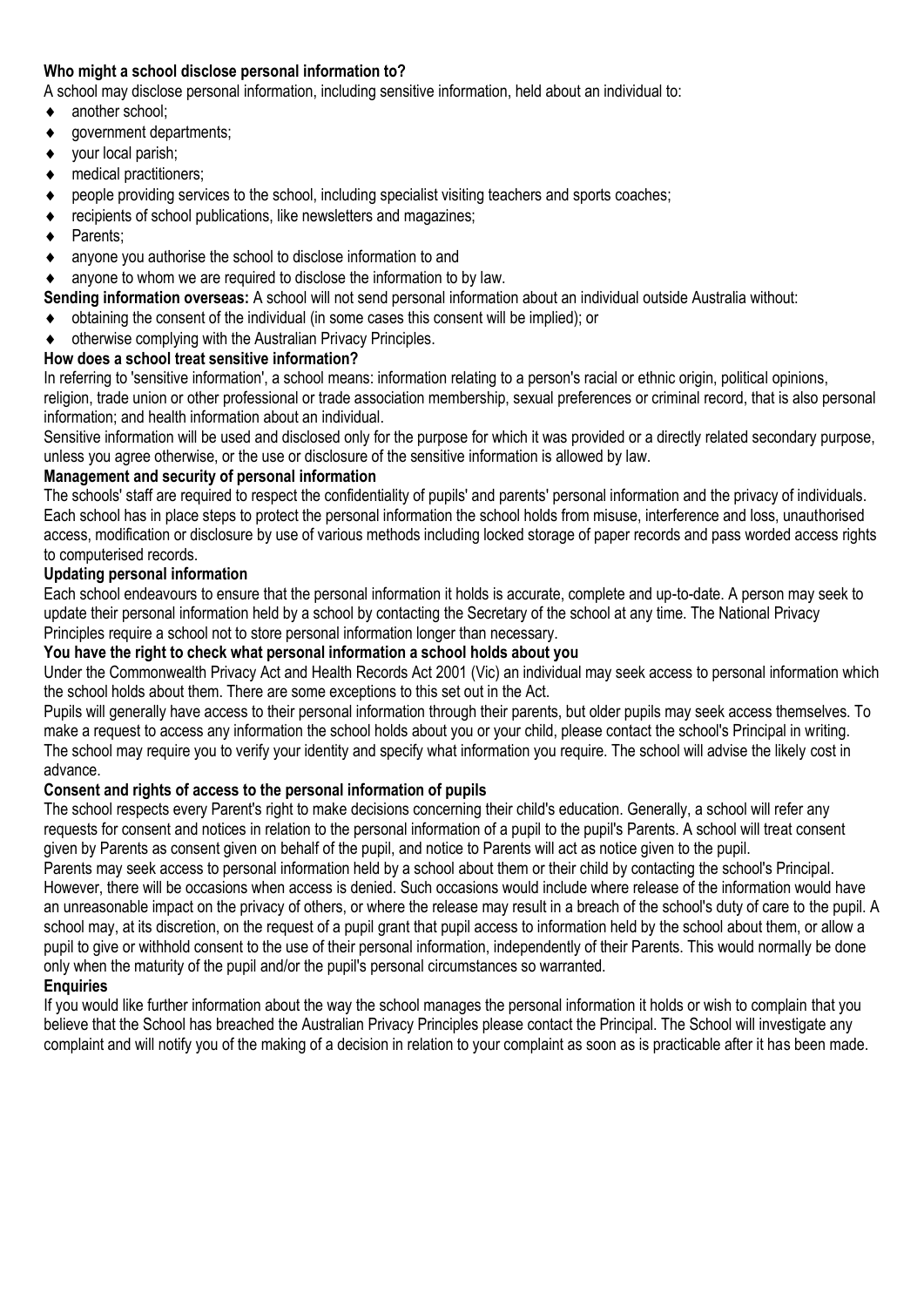## **CHILD SAFETY CODE OF CONDUCT**



### **SAFEGUARDING CHILDREN AND YOUNG PEOPLE**

#### **Rationale**

Central to the mission of Stella Maris is an unequivocal commitment to fostering the dignity, self-esteem and integrity of children and young people and providing them with a safe, supportive and enriching environment to develop spiritually, physically, intellectually, emotionally and socially. **Purpose**

This Code of Conduct has a specific focus on safeguarding children and young people at Stella Maris School against sexual, physical, psychological and emotional abuse or neglect. It is intended to complement child protection legislation, school policies/procedures and professional standards, codes or ethics as these apply to staff and personnel.

All staff, volunteers, contractors, clergy and board/school council members at Stella Maris School are expected to actively contribute to a school culture that respects the dignity of its members and affirms the Gospel values of love, care for others, compassion and justice. They are required to observe child-safe principles and expectations for appropriate behaviour towards and in the company of children, as noted below. **Acceptable Behaviours**

All staff, volunteers, contractors, clergy and board/school council members are responsible for supporting the safety of children by:

- adhering to the school's child-safe policy and upholding the school's statement of commitment to child safety at all times
- taking all reasonable steps to protect children from abuse
- treating everyone in the school community with respect (modelling positive and respectful
- relationships and acting in a manner that sustains a safe, educational and pastoral environment)
- listening and responding to the views and concerns of children, particularly if they are telling you that they or another child have been abused or that they are worried about their safety/the safety of another child
- promoting the cultural safety, participation and empowerment of Aboriginal and Torres Strait Islander children (for example, by never questioning an Aboriginal and Torres Strait Islander child's self-identification)
- promoting the cultural safety, participation and empowerment of children with culturally and/or linguistically diverse backgrounds (for example, by having a zero tolerance policy towards discrimination)
- promoting the safety, participation and empowerment of children with a disability (for example, during personal care activities)
- ensuring as far as practicable that adults are not alone with a child.
- reporting any allegations of child abuse to the school's leadership and Child Safety Officer.
- understanding and complying with all reporting obligations as they relate to mandatory reporting and reporting under the Crimes Act 1958 (Vic.)
- reporting any child safety concerns to the school's leadership and Child Safety Officer, who will keep a record of concerns.
- if an allegation of child abuse is made, ensuring as quickly as possible that the child(ren) are safe.

In line with the Archbishop of Melbourne's directive on the Practice of the Sacrament of Reconciliation in schools, 10 November 2016, the Sacrament of Reconciliation at Stella Maris is celebrated in an open setting in the full view of all participants, who are supervised by teaching staff. The Parish Priest and the teaching staff responsible for the school students must ensure that there is direct line of sight to the individual penitent at all times.

#### **Unacceptable Behaviours**

Staff and volunteers must not:

- ignore or disregard any suspected or disclosed child abuse
- develop any 'special' relationships, outside of their role and responsibilities, with children that could be seen as favouritism (for example, the offering of gifts or special treatment for specific children) unless this is a documented part of a Personalised Learning Plan.
- exhibit behaviours with children which may be construed as unnecessarily physical (for example, inappropriate sitting on laps)
- put children at risk of abuse (for example, by locking doors)
- initiate unnecessary physical contact with children or do things of a personal nature that a child can do for themselves, such as toileting or changing clothes
- engage in open discussions of a mature or adult nature in the presence of children (for example, personal social activities)
- use inappropriate language in the presence of children
- express personal views on cultures, race or sexuality that are contrary to the Catholic faith, in the presence of children
- discriminate against any child, including because of age, gender, race, culture, vulnerability, sexuality, ethnicity or disability
- have unauthorised contact with a child or their family outside of school without the school's leadership or Child Safety Officer's knowledge (for example, unauthorised after-hours tutoring, private instrumental/other lessons or sport coaching); accidental contact, such as seeing people in the street, is appropriate
- have any online contact with a child (including by social media, email, instant messaging etc.) or their family (unless necessary e.g. by providing families with enewsletters or assisting students with their school work)
- use any personal communication channels/device such as a personal email account
- exchange personal contact details such as phone number, social networking sites or email addresses
- photograph or video a child without the consent of the parent or guardians
- work with children while under the influence of alcohol or illegal drugs
- consume illegal drugs at school or at school events.
- consume alcohol at school or after school events in the presence of children, without parents or guardians being present (for example Year 6 Graduation.)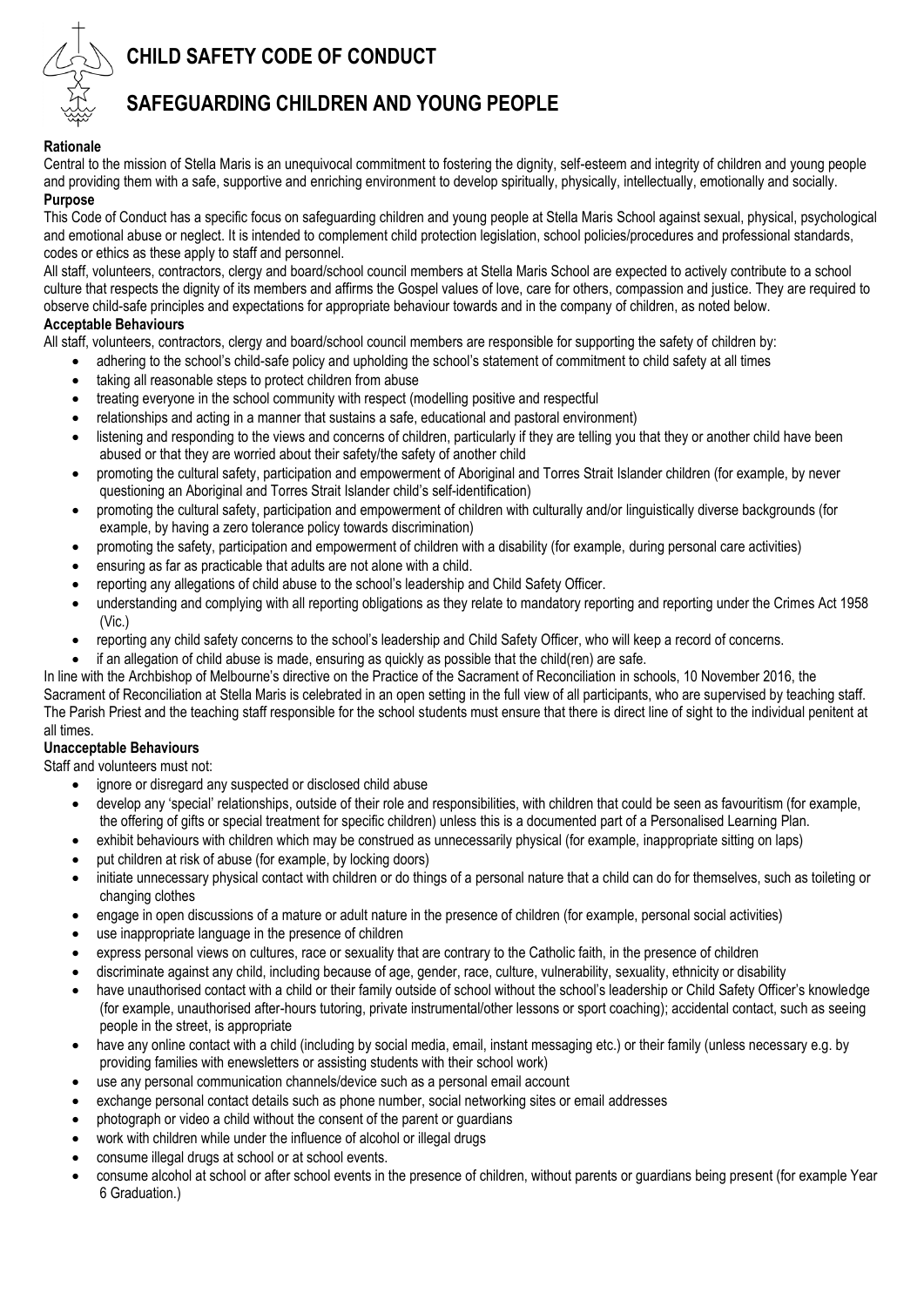

## **STELLA MARIS PRIMARY SCHOOL SCHOOL FEES POLICY**

#### **Rationale**

At Stella Maris we aim to support our children in accessing the best possible education while including others in our Catholic community that have less capacity to pay.

Stella Maris School Fees Collection policy reflects the intentions of Catholic Education Commission for Victoria (CECV) and the Catholic Church in our context. The Catholic Church's preferential option for the poor obligates Catholic schools to ensure that no student is denied a Catholic education because of an inability to pay.

#### **Definitions**

**School fees** are what the school charges families to contribute to the education of their children.

**Private income** is that portion of a school's income which is not derived from government recurrent and targeted grants. **Socio-economic status** (SES) is a measure of an individual or group's standing in the community and is based on variables including income, occupation, educational attainment.

**School levy** is a specific purpose school charge that is in addition to the school fees.

#### **Principles**

**Responsibility**: Each Catholic school is responsible for setting its own fees.

**Accessibility**: Catholic schools should be accessible to all Catholic families irrespective of capacity to pay.

**Needs-based**: As governments and the CECV Ltd allocate funds on the basis of need, and given the principle of accessibility,

Catholic schools must take into account the ability of parents to pay when setting and collecting fees.

#### **Procedures**

The purpose of these procedures is to provide schools with strategies for the setting of fees and fee remissions that take into account a broad range of considerations, including the principles articulated in this document.

- 1. The level at which the fee is set is a matter for the local school authority, giving due weight to the matters raised in this document.
- 2. Schools need to ensure that the fee level is appropriate and takes into account the SES level of the school community and other relevant factors such as the cost of living (Consumer Price Index).
- 3. A range of approaches may be taken in relation to the granting of fee remissions or fee concessions. However, in the interests of equity and accountability, these processes need to be transparent and communicated appropriately.

#### **Families with more than one student**

A Family Fee Structure has been devised to provide a substantial discount for the additional students at the school and other Catholic schools. This approach may include higher levels of discounts for families with more than two students at the school.

#### **Procedures for Fee Payment and Collection of Unpaid Fees**

The purpose of these procedures is to provide schools with support for the development of strategies related to the payment of fees and the collection of unpaid fees that are consistent, fair and equitable.

The steps to be taken in relation to the payment of fees are as follows:

- 1. Fees and their payment should be discussed with parents at the time of enrolment. Relevant fee policies and guidelines should be made available at that time.
- 2. Stella Maris should make provision for parents to pay in a number of ways eg; direct debit, weekly, monthly, per term or yearly. A full statement of fees payable for the year should be provided to each parent at the start of the school year and periodic statements (e.g. per term) follow.

The case of parents who are able but unwilling to pay fees, can be problematic for schools. Such cases are likely to surface only after the child has commenced in the school and parents refuse to meet their financial commitments. Every effort must be made to help those parents understand their obligations. It becomes a matter of justice to other parents and students at the school that they should meet their commitments. The recovery of unpaid fees, particularly if this involves legal action, must be approached sensitively. **The steps to be taken in relation to the collection of unpaid fees are as follows:** 

- 1. For those who fail to keep up with their commitments it is essential the matter be brought to their attention promptly and responses sought.
- 2. Follow-up on a personal basis should follow no response. This follow-up should be conducted by the Principal in a sensitive, discreet and confidential matter.
- 3. If this fails, a formal letter from the Parish Priest should be used to remind parents of their obligation. This letter should include an invitation to discuss the matter with the Parish Priest and a specified timeframe for a response.
- 4. If this course of action is not successful, the school authority may decide to send a letter seeking payment and outlining the possible actions, including legal action, that could occur if payment is not received within the specified timeframe.
- 5. As a final step, court proceedings may be initiated but prior approval of the Director of Catholic Education must be gained (for Congregational Owned Schools the Congregational Leader). Under no circumstances can a child enrolled in a school be refused on-going enrolment because their parents have not paid fees.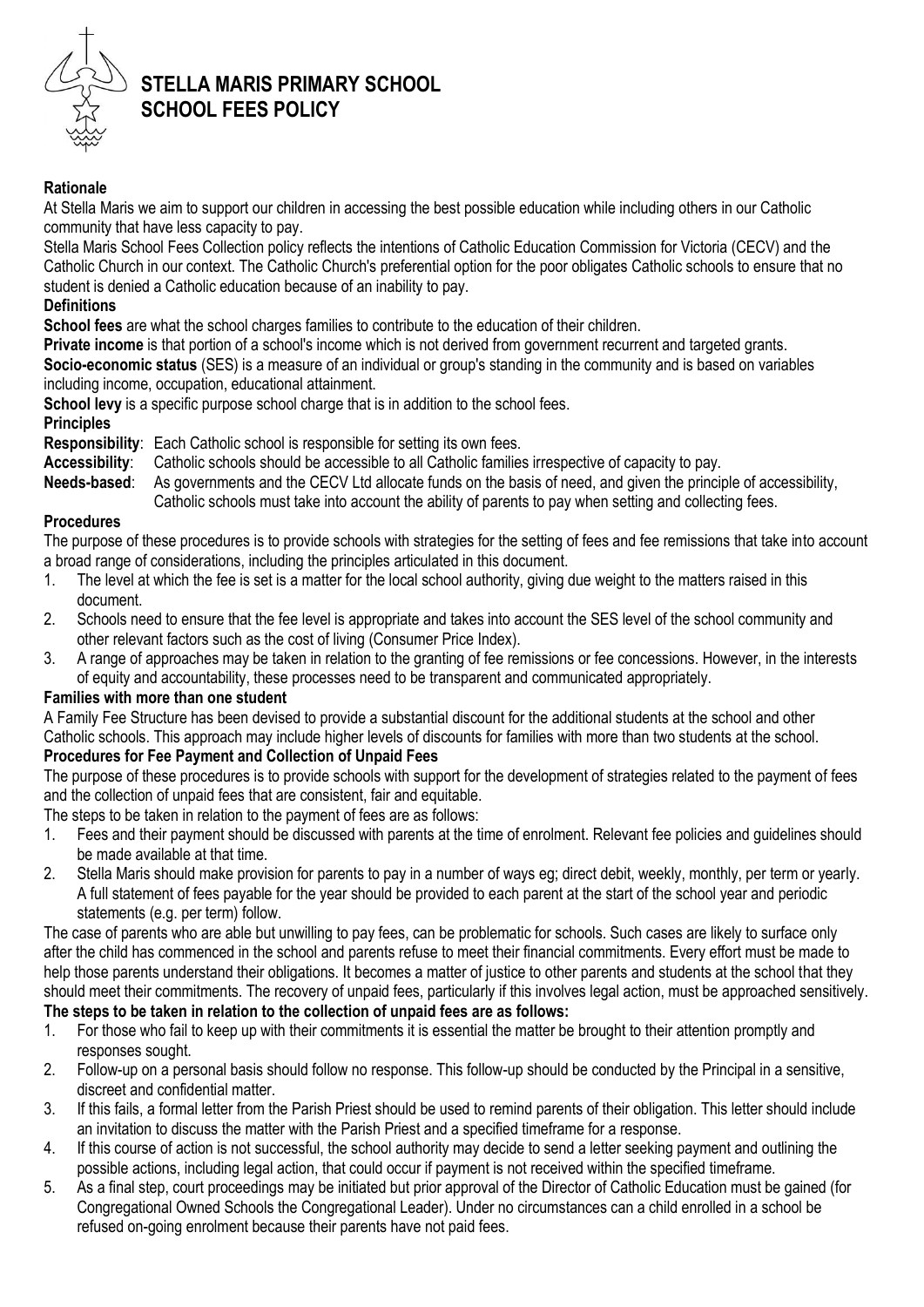## **STELLA MARIS PHOTOGRAPH/VIDEO PERMISSION FORM**

At certain times throughout the year, our students may have the opportunity to be photographed or filmed for our school publications, such as the school's newsletter or website and social media, or to promote the school in newspapers and other media.

The Catholic Education Office Melbourne (CEOM) and the Catholic Education Commission of Victoria Ltd (CECV) may also wish to use student photographs/videos in print and online promotional, marketing, media and educational materials.

We would like your permission to use your child's photograph/video for the above purposes.

#### **STUDENT'S FULL NAME: YEAR LEVEL:**

- I give permission for my child's photograph/video and name to be published in:
	- the school website
	- social media
	- promotional materials
	- newspapers and other media.
- I authorise the CEOM/CECV to use the photograph/video in material available free of charge to schools and education departments around Australia for the CEOM/CECV's promotional, marketing, media and educational purposes.
- I give permission for a photograph/video of my child to be used by the CEOM/CECV in the agreed publications without acknowledgment, remuneration or compensation.
- I understand and agree that if I do not wish to consent to my child's photograph/video appearing in any or all of the publications above, or if I wish to withdraw this authorisation and consent, it is my responsibility to notify the school.

**LICENSED UNDER NEALS:** The photograph/video may appear in material which will be available to schools and education departments around Australia under the National Educational Access Licence for Schools (NEALS), which is a licence between education departments of the various states and territories, allowing schools to use licensed material wholly and freely for educational purposes.

Name of Parent / Guardian

**Signed:** Parent/Guardian Date: **Date: Communist Communist Communist Communist Communist Communist Communist Communist Communist Communist Communist Communist Communist Communist Communist Communist Communist Communist C** 

| <b>OFFICE USE</b>                        |  |
|------------------------------------------|--|
| Date of Photograph/Video: (month & year) |  |

*Any personal information will be stored, used and disclosed in accordance with the requirements of the* Privacy Act 1988 (Cth)*.*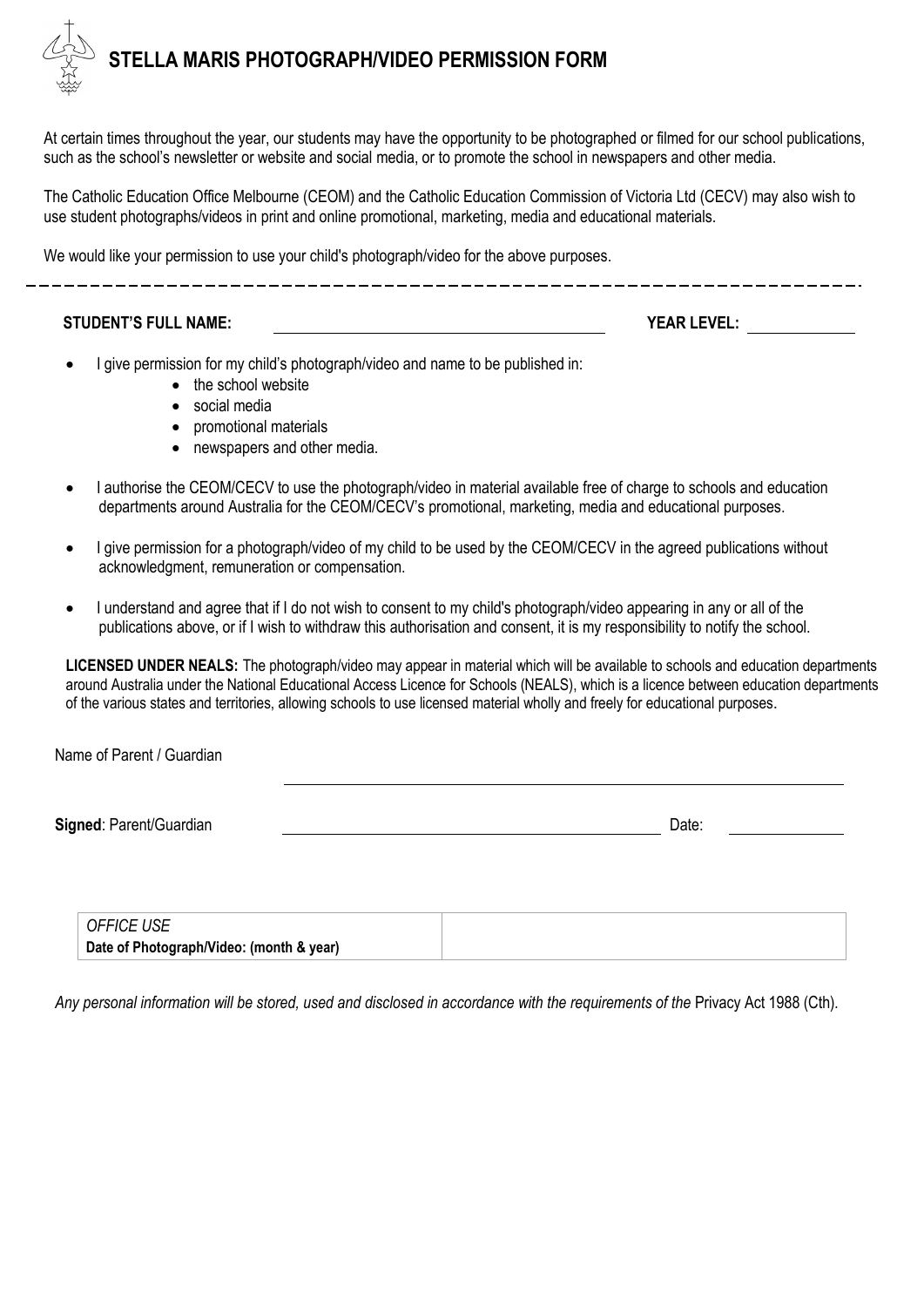## **STELLA MARIS BEAUMARIS PARENT AND GUARDIAN PROTOCOLS**

At Stella Maris, we value the partnership between the school and parents. A condition of enrolment at the school is the agreement and adherence to our Parent & Guardian Protocols. In this document the word 'parent' will refer to parents and guardians. School policies relating to some of the following points are available on our website. The following protocols outline commitments agreed to by parents in relation to effective partnerships:

- Parents will respect and support the school's Catholic vision and mission and Religious Education Program. In particular, parents will embrace the messages of Jesus, evident in the Gospels.
- Parents will support the School in implementing positive behaviour and discipline consistent with our Vision Statement, Classroom and School Rules and Restorative Practices.
- Parents will foster harmonious relationships and give a positive example to all students (and others) who might be present, in such matters as common courtesy, polite manners and appropriate language.
- Parents will be inclusive of all families by accepting diversity and celebrating differences.
- Parents will read reports and attend Family Conferences and arranged meetings.
- Parents must adhere to our schools' policies including Privacy Policy, Child Safety Policy and Child Safety Code of Conduct.
- If issues need to be discussed, the class teacher is the first point of contact.
- Parents should ensure that all correspondence (meetings, emails, letters) with school staff related to their children's progress be undertaken in a polite and respectful manner.
- Bullying and harassment will not be tolerated.
- That Parents show respect for school timetables and will make an appointment to discuss any serious concerns they might have about any aspect of their child's education, with appropriate school personnel (eg. Teachers, Principal, Parish Priest,) Parents will be aware that the Principal and other staff members may share the information with the staff members or personnel involved.
- That Parents will help ensure their children wear the school uniform with pride and adhere to the Uniform Policy.
- That Parents will consider the prompt payment of school fees to be a high priority within the family's budget, and that serious problems with fees will be discussed with the Principal.
- That Parents will remain informed about school news and events through the school newsletter.
- That dogs will be kept on leash and supervised by the owner at all times. Dogs will not be allowed in classrooms unless this has been arranged prior with the classroom teacher.
- That Parents will observe rules relating to:
	- o traffic speeds and parking restrictions in the vicinity of the school.
	- $\circ$  no smoking in the buildings/grounds.
	- $\circ$  signing in procedures if late or if assisting in the classrooms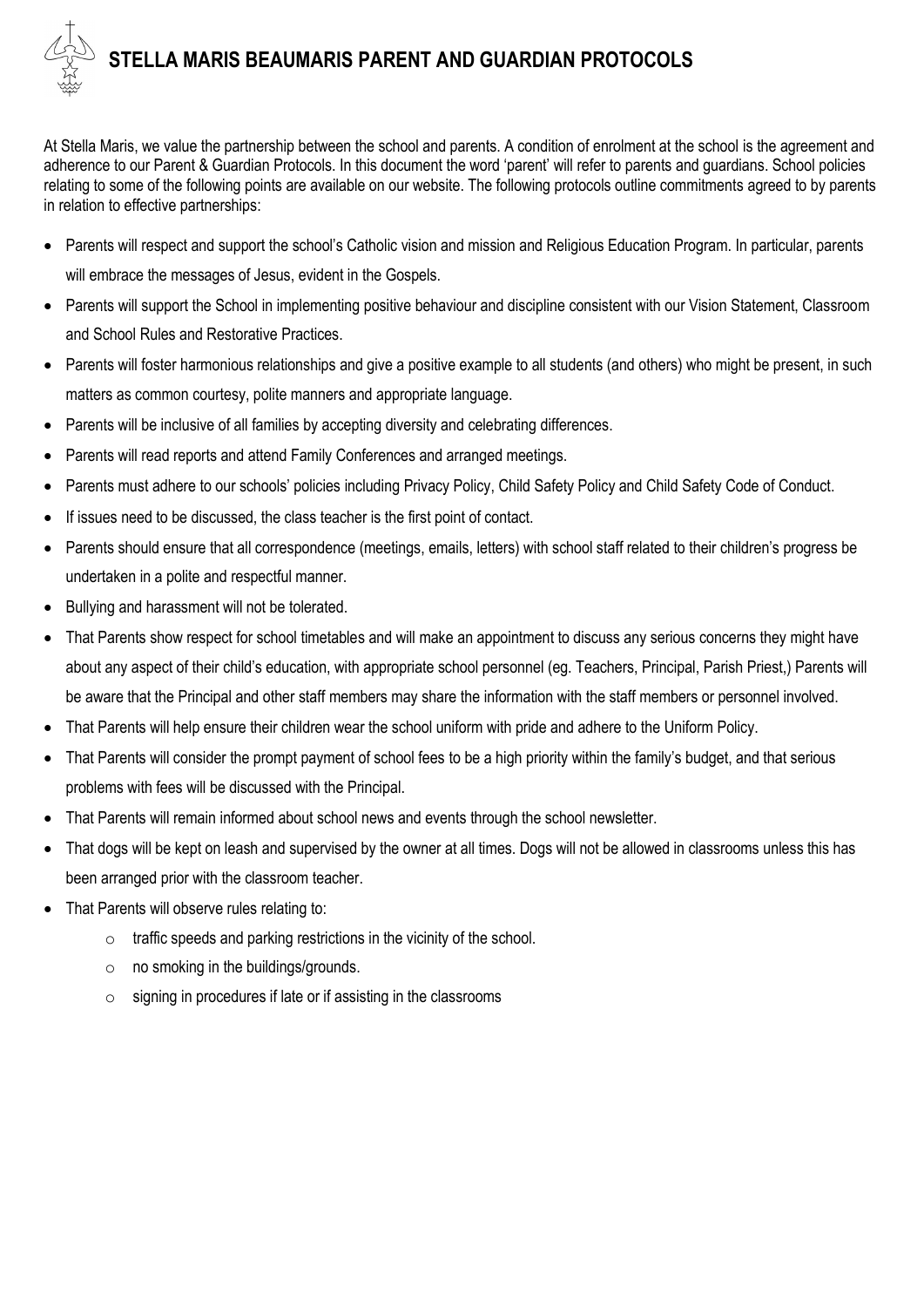## **PARENT GUARDIAN DECLARATION**

- **In enrolling my child at this school, I/we accept that she/he will be educated in the Catholic faith within a Christian educational environment and will support our child's participation in the religious life of the school which includes sacramental programs, masses and school liturgies.**
- **I/we accept that support of school staff and co-operation concerning school activities is essential.**
- □ I will support school policies in relation to program of studies, sports, pastoral care, school uniform, grooming & personal care, **acceptable behaviour, discipline and general operations of the school;**
- **I/we accept responsibility for the payment of tuition fees and other costs associated with the education of my/our child as determined and amended from time to time by the School (except where exemptions/remissions have been sought and granted). Stella Maris relies heavily on the payment of school fees to supplement funding from the Commonwealth and State Governments. The school would not be able to continue without payment of school fees. In every instance, a genuine attempt should be made to arrange an affordable, regular payment plan for fees by parents. I will notify the school immediately if I am experiencing financial difficulties;**
- **I/we accept that the School does not accept liability for damage or loss of any personal possessions of students and that insurance for students' personal possessions is my/our responsibility.**
- **In the event of any illness or accident, I/we authorize the obtaining on my/our behalf of such medical assistance as my child may require. I/we also understand that the signatories below are required to meet any costs incurred.**
- **I/we agree to give the School permission to contact any educational or medical agency to aid my child receiving the best possible education whilst at this school.**
- **I/we understand that excursions, incursions, swimming, athletics carnivals and overnight camps are an integral component of the School's educational program and I/we fully support my/our child's participation in these events.**
- **I/we will ensure that the information that I have provided is kept up to date throughout the period of enrolment and I will notify the school promptly of any changes to that information (e.g. change of residential address, changes to parenting orders);**
- **I/we will attend parent/teacher and information evenings which relate to my child.**
- **I/we understand that if any misleading information has been provided, or any omission of significant information is made in the application for enrolment, acceptance will not be granted; or if discovered after acceptance enrolment may be withdrawn.**
- **I/We have read and accept the Privacy Policy as detailed in this document.**
- **I/We have read and will adhere to the Child Safety Policy (on the school website at [http://www.smbeaumaris.catholic.edu.au/student-wellbeing/child-safety\)](http://www.smbeaumaris.catholic.edu.au/student-wellbeing/child-safety) and the Child Safety Code of Conduct in this document.**
- **I/We have read and agree to adhere to the Stella Maris Beaumaris Parent and Guardian Protocols in this document.**

**Parent/Guardian 1 Signature:**  $\qquad \qquad$  **Parent/Guardian 1 Signature:**  $\qquad \qquad$  **Date:**  $\qquad \qquad$ 

**Parent/Guardian 2** Signature: **Date:** Date: Date: Date: Date: Date: Date: Date: Date: Date: Date: Date: Date: Date: Date: Date: Date: Date: Date: Date: Date: Date: Date: Date: Date: Date: Date: Date: Date: Date: Date: Dat